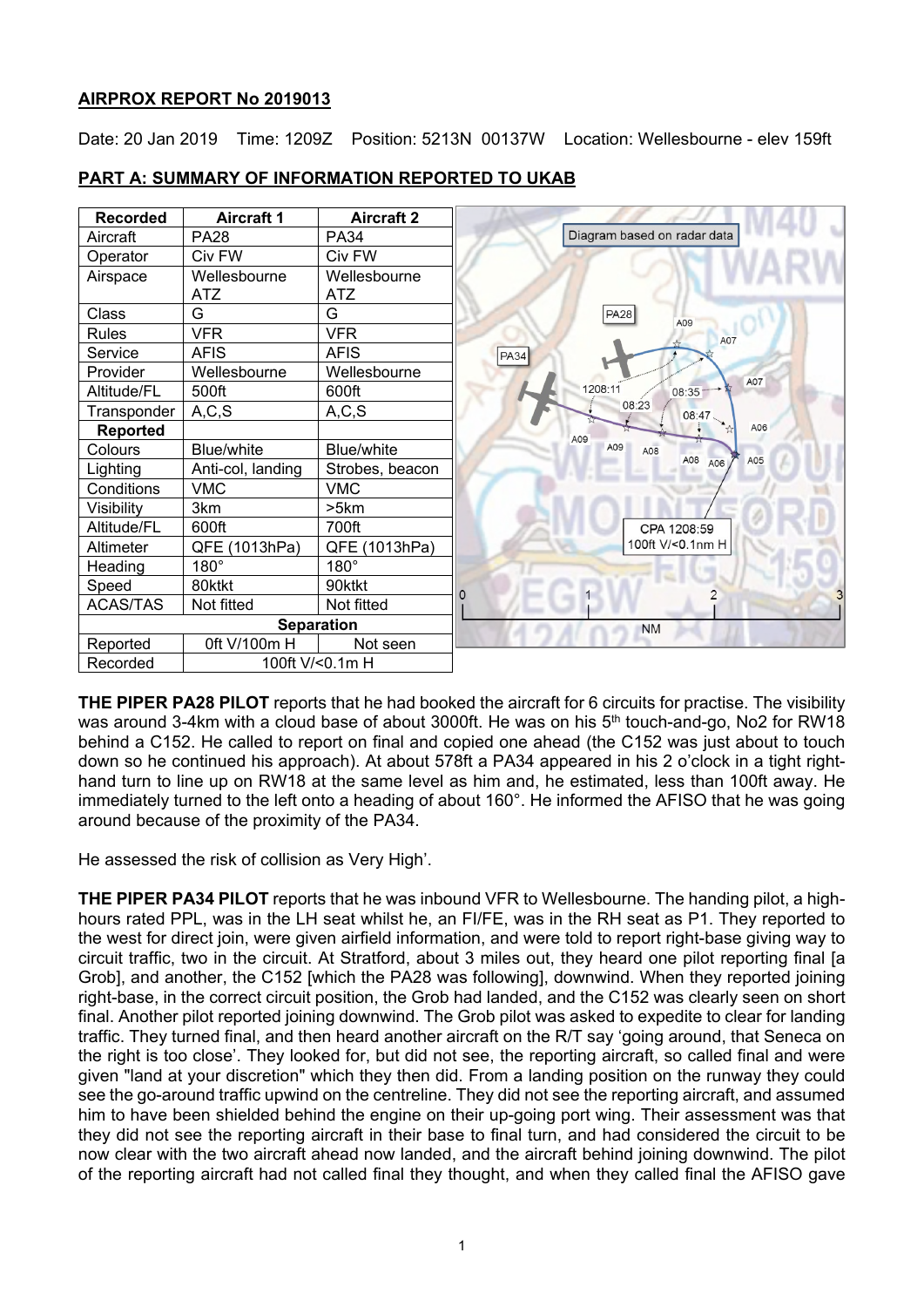them landing clearance. Although they passed the aircraft to the right, they commented that they were wrong to have not given way to circuit traffic.

**THE WELLESBOURNE AFISO** reports that the runway in use was RW18, with a right-hand circuit. Three aircraft were in the circuit; a C152, a Grob 115 and the PA28. The PA34 pilot was on a local navigation exercise and called to rejoin to land. He was given all relevant airfield information to join the airfield, including runway in use, QFE and Traffic Information about the aircraft in the circuit. The PA34 pilot advised that he would join the circuit on a right-base join for RW18. The pilot was again advised of all circuit traffic and advised to give way to the circuit traffic, a right-base-leg join was at their discretion, and to report right base for RW18. The PA28 pilot was in the circuit for RW18 right hand along with two other aircraft. The PA34 pilot reported right base and was advised of circuit traffic ahead and asked to report on final for RW18. When the PA34 pilot reported turning final for RW18, upon visual inspection from the Tower he saw the PA34 on final and the PA28 starting to commence a standard missed approach for RW18 right hand, breaking off to the deadside of the airfield. The PA28 then advised of the 'go-around'.

# **Factual Background**

The weather at Birmingham was recorded as follows:

METAR EGBB 201150Z 15003KT 9999 OVC027 03/01 Q1018

The Wellesbourne airfield web site states that the fixed-wing circuit is 1000ft QFE. 'Standard overhead join at 2000ft, joining crosswind above the upwind end of the runway or direct join if traffic permits, giving way to traffic in the circuit'.

## **UKAB Secretariat**

The PA28 and PA34 pilots shared an equal responsibility for collision avoidance and not to operate in such proximity to other aircraft as to create a collision hazard<sup>[1](#page-1-0)</sup>. An aircraft operated on or in the vicinity of an aerodrome shall conform with or avoid the pattern of traffic formed by other aircraft in operation[2.](#page-1-1) When two or more heavier-than-air aircraft are approaching an aerodrome or an operating site for the purpose of landing, aircraft at the higher level shall give way to aircraft at the lower level, but the latter shall not take advantage of this rule to cut in front of another which is in the final stages of an approach to land, or to overtake that aircraft<sup>3</sup>. The Skyway Code states:

*'As a general rule, joining traffic must always give way to traffic already established in the circuit[3.](#page-1-2)*

## **Summary**

An Airprox was reported when a PA28 and a PA34 flew into proximity in the Wellesbourne Mountford visual circuit at 1209hrs on Sunday 20th January 2019. Both pilots were operating under VFR in VMC and were in receipt of a Flight Information Service from the Wellesbourne AFISO.

## **PART B: SUMMARY OF THE BOARD'S DISCUSSIONS**

Information available consisted of reports from both pilots, radar recordings and a report from the AFISO involved. Relevant Contributory Factors mentioned during the Board's discussions are highlighted within the text in bold, with the numbers referring to the Contributory Factors table displayed in Part C.

Members first discussed the actions of the PA34 pilot and noted that he had been inbound to Wellesbourne from the West and had requested a direct join for right-base. The AFISO reported that

 $\overline{a}$ <sup>1</sup> SERA.3205 Proximity.

<span id="page-1-1"></span><span id="page-1-0"></span><sup>2</sup> SERA.3225 Operation on and in the Vicinity of an Aerodrome.

<span id="page-1-2"></span><sup>3</sup> CAP1535S, The Skyway Code, Aerodrome Operations, Arrival and Departure procedures, General circuit guidance, page 92.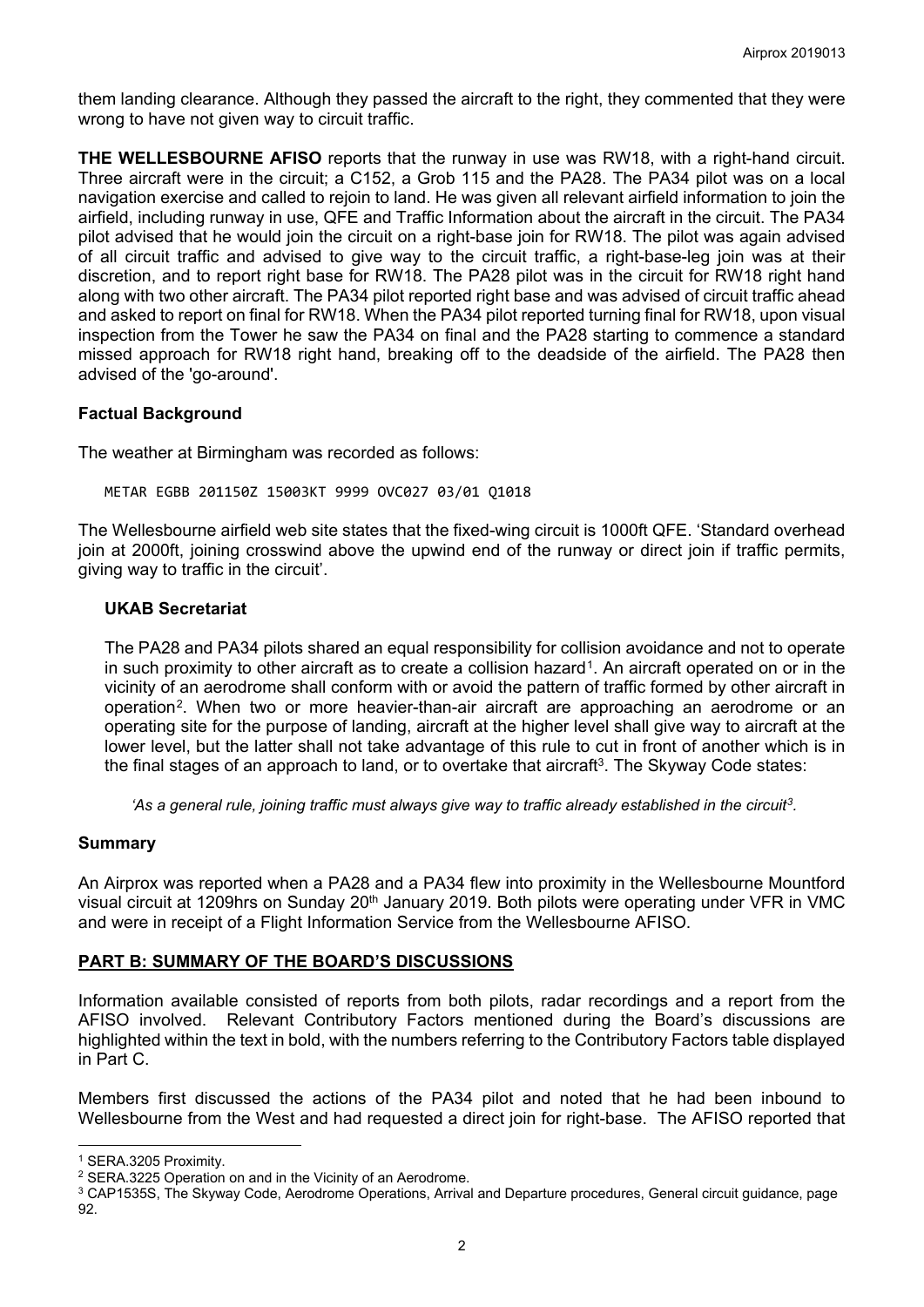he passed Traffic Information about 3 aircraft in the circuit to RW18RH and had agreed for the PA34 to join right-base at his discretion, to give way to circuit traffic. When the PA34 pilot subsequently reported right-base, he was advised of the circuit traffic ahead and to call on final. It was clear to the Board that the PA34 pilot had mis-assimilated the FISO's traffic information and had thought that he was No2 rather than No3 in the sequence. With this flawed situational awareness **(CF4)**, he therefore believed that he was following a C152, which he could see on short final, rather than the PA28 which was turning base-leg to final further out, of which he was not aware **(CF5)**. GA members commented that, as the PA34 pilot himself had stated, it was likely that the PA28 was hidden to the PA34 pilots by their left wing as they turned right-base, but that this highlighted the need for a positive confirmatory check 'up' the approach path before turning final in any circuit. The PA34 pilot commented after the Board meeting that, from the respect of his situational awareness, the PA28 pilot had reported downwind as the PA34 was joining on right base but it would appear that the radar recording showed that the pilot was actually turning from base onto final outside the ATZ. Consequently, he expected to see the PA28 on his right rather than his left.

Wellesbourne do not record their R/T frequency, and so there was no clarification of what was actually transmitted at the time. As a result, the Board could not comment on the PA34 pilot's assertion that the PA28 pilot had not called final but members noted that the PA28 had turned final outside the ATZ. Although this in itself was not an issue *per se*, the Board surmised that this might explain why the PA34 pilot had not seen the PA28 (because his concentration was focused towards the airfield) and why he may have 'missed' the PA28 pilot's final call because it might not yet have been made as the PA34 pilot initially positioned for right-base. GA members commented that this served to highlight the risks involved in joining busy airfields from other than the overhead; although such joins were perfectly acceptable if pilots could ensure that they had sufficient situational awareness to integrate successfully, the primary advantage of an overhead join was that it gave time to assimilate other circuit traffic without the self-induced pressure of joining whilst simultaneously assessing the circuit for traffic, configuring the aircraft for landing and ensuring a stable approach. In this respect, members also discussed the Wellesbourne website information and commented that whilst the airfield AIP entry stipulated that overhead joins were preferred (EGBW AD 2.22 1a), this was not reflected on the airfield website. This matter had also been noted during a previous discussion that month about Airprox 2019002, where an associated recommendation had been made about Wellesbourne join procedures.

As a side issue, GA members noted that the PA34 pilot had reported that he had been 'cleared' to land and wondered whether the PA34 pilot fully understood the role of the AFISO. An AFISO is not empowered to offer a 'clearance' because they are not permitted to issue instructions to airborne pilots. Their responsibilities only include issuing pertinent Traffic Information on circuit traffic, initially generically and then specifically as the aircraft approaches closer to the circuit; it is for the pilots to ensure that they are suitably sequenced for landing 'at their discretion' as opposed to any specific 'clearance' to do so. Since the meeting the PA34 pilot clarified that he did not believe that he had been cleared to land, but rather in his Airprox report had said that he had reported final and been given the instruction "land at your discretion" which he rather loosely described as a clearance. He had been aware of the service being provided by Wellesbourne.

For his part, the PA28 pilot reported that, when on final, he suddenly observed the PA34 turning onto final in his 2 o'clock less than 100ft away. It was apparent that the PA34 pilot had not integrated during his join because he was not aware of the PA28 **(CF2/CF3)**, but members noted the somewhat extended circuit pattern of the PA28, which was outside the ATZ, and wondered whether this was the 'standard' pattern or whether the PA28 was wider than would normally be expected. The Board also noted that the PA28 pilot had not reported hearing the PA34 call joining right-base, and therefore was surprised when it suddenly appeared on his right. Although he was No2 to the C152 ahead and was no doubt focused on that aircraft, GA members commented that this once again highlighted the need for a robust lookout at all times, even within the visual circuit; the PA34 was there to be seen and, although its pilot was required to give way to the PA28, the PA28 pilot may have been able to resolve the conflict as well if he had been aware of the PA34 as it joined.

The AFISO had not seen the conflict develop between the two aircraft and was first aware of the situation shortly before the PA28 pilot reported going around; consequently, he could not inform the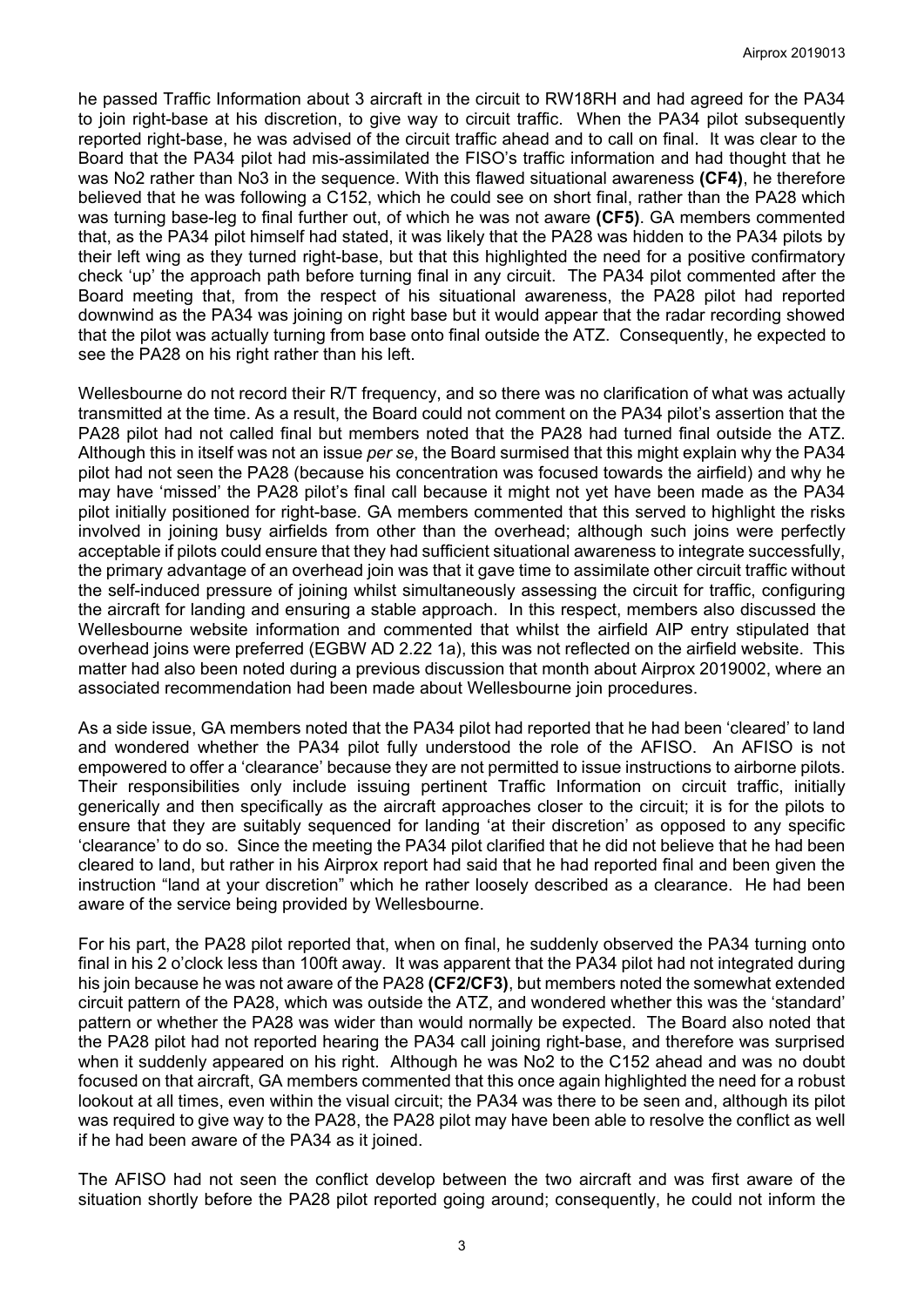pilots of their proximity. In this respect, the Board noted that there was no responsibility for the AFISO to closely monitor the approach of the PA34 or the PA28; he had issued what he believed had been accurate and timely information to the PA34 pilot for him to integrate into the circuit, which he had not carried out **(CF1)**.

Turning to the risk, the Board quickly agreed that the PA34 pilot had not seen the PA28 at all and that the PA28 pilot had only seen the PA34 at a very late stage, after it passed on the right **(CF6)**. Accordingly, they determined that it had only been by providence that there was not a collision between the two aircraft; although the PA28 pilot did carry out a go-around after CPA, the two aircraft had arrived into very close proximity (100ft vertically and <0.1nm horizontally) before any effective action had been taken. Consequently, the Board considered that there had been a serious risk of collision and assessed the risk as Category A.

# **PART C: ASSESSMENT OF CONTRIBUTORY FACTORS AND RISK**

## Contributory Factors:

| <b>CF</b>      | Factor                                                         | <b>Description</b>                            | Amplification                                                       |  |  |
|----------------|----------------------------------------------------------------|-----------------------------------------------|---------------------------------------------------------------------|--|--|
|                | <b>Ground Elements</b>                                         |                                               |                                                                     |  |  |
|                | • Situational Awareness and Action                             |                                               |                                                                     |  |  |
| $\mathbf{1}$   | Human<br>Factors                                               | • Conflict Detection - Not Detected           |                                                                     |  |  |
|                | <b>Flight Elements</b>                                         |                                               |                                                                     |  |  |
|                | • Regulations, Processes, Procedures and Compliance            |                                               |                                                                     |  |  |
| $\overline{2}$ | Human<br>Factors                                               | • Flight Crew ATM Procedure Deviation         | Regulations/procedures not complied with                            |  |  |
|                | <b>• Tactical Planning and Execution</b>                       |                                               |                                                                     |  |  |
| 3              | Human<br>Factors                                               | • Aircraft Navigation                         | Did not avoid/conform with the pattern of traffic already<br>formed |  |  |
|                | • Situational Awareness of the Conflicting Aircraft and Action |                                               |                                                                     |  |  |
| 4              | Contextual                                                     | • Situational Awareness and Sensory<br>Events | Pilot had no, or only generic, Situational Awareness                |  |  |
| 5              | Human<br>Factors                                               | • Understanding/Comprehension                 | Pilot did not assimilate conflict information                       |  |  |
|                | • See and Avoid                                                |                                               |                                                                     |  |  |
| 6              | Human<br>Factors                                               | • Monitoring of Other Aircraft                | Non-sighting by one or both pilots                                  |  |  |

Degree of Risk: A.

## Safety Barrier Assessment<sup>[4](#page-3-0)</sup>

In assessing the effectiveness of the safety barriers associated with this incident, the Board concluded that the key factors had been that:

# **Flight Element:**

 $\overline{a}$ 

**Regulations, Processes, Procedures, Instructions and Compliance** were assessed as **ineffective** because the PA34 pilot did not give way to circuit traffic after joining the circuit on right base.

**Tactical Planning** was assessed as **ineffective** because the PA34 pilot did not integrate into the circuit.

<span id="page-3-0"></span><sup>4</sup> The UK Airprox Board scheme for assessing the Availability, Functionality and Effectiveness of safety barriers can be found on the [UKAB Website.](http://www.airproxboard.org.uk/Learn-more/Airprox-Barrier-Assessment/)